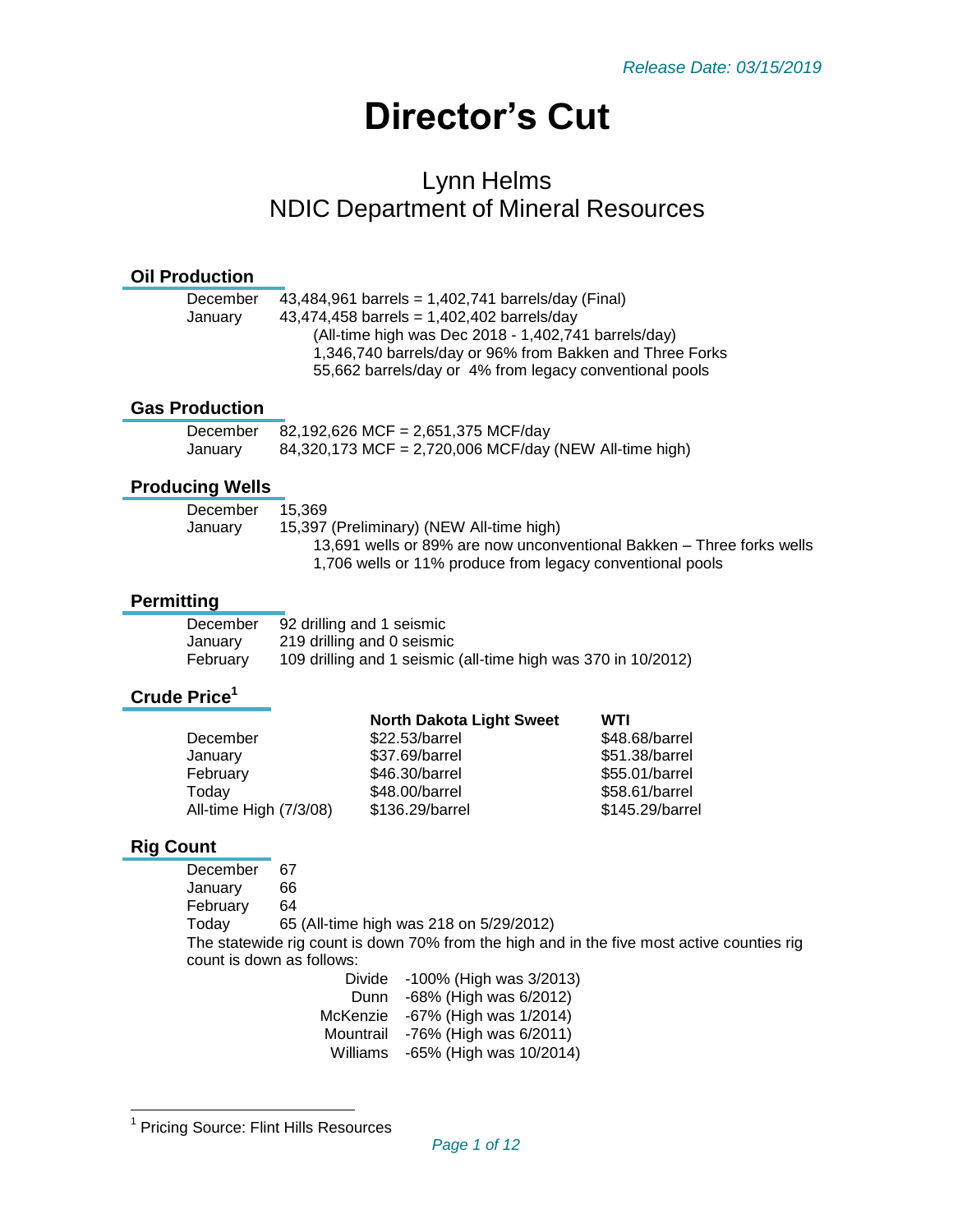## **Fort Berthold Reservation Activity**

|                                            | Total               | Fee Land                       | <b>Trust Land</b>   |
|--------------------------------------------|---------------------|--------------------------------|---------------------|
| Oil Production                             | 289,804 barrels/day | $\parallel$ 97,298 barrels/day | 192,506 barrels/day |
| <b>Drilling Rigs</b>                       | 13                  |                                |                     |
| <b>Active Wells</b>                        | 2.065               | 573                            | 1 492               |
| Waiting on completion                      | 118 wells           |                                |                     |
| <b>Approved Drilling</b><br><b>Permits</b> | 420                 |                                | 336                 |
| <b>Potential Future Wells</b>              | 4 487               | . 191                          | 3 296               |

#### **Drilling and Completions Activity**

l

The drilling rig count was down one from December to January, decreased another two from January to February, and is currently up one from February to today. Operators have shifted from running the minimum number of rigs to incremental increases and decreases based on gas capture, completion crew availability, and oil price. Current operator plans are to add 2-8 rigs in 2019 depending on workforce and infrastructure constraints.

The number of well completions has become variable again due to oil price, gas capture, workforce, and weather:

| November | 96 (Final)       |
|----------|------------------|
| December | 113 (Final)      |
| January  | 79 (Preliminary) |

Over 99% of drilling now targets the Bakken and Three Forks formations.

From end of December to end of January:

- Estimated wells waiting on completion<sup>2</sup> is 867 (Up 44)
- Estimated inactive well count<sup>3</sup> is 1,517 (Up 8)

Gas capture, workforce, and competition with the Permian and Anadarko shale oil plays for capital continue to limit drilling rig count. Utilization rate for rigs capable of 20,000+ feet is 60- 70% and for shallow well rigs (7,000 feet or less) 40-50%.

Drilling permit activity more than doubled from December to January then returned to normal from January to February. Operators continue to maintain a permit inventory that will accommodate varying oil prices for the next 12 months.

Rigs actively drilling on federal surface in the Dakota Prairie Grasslands is up one to five.

 $^2$  The number of wells waiting on completions is an estimate on the part of the director based on idle well count and a typical five year average. Neither the State of North Dakota, nor any agency officer, or employee of the State of North Dakota warrants the accuracy or reliability of this product and shall not be held responsible for any losses caused by this product. Portions of the information may be incorrect or out of date. Any person or entity that relies on any information obtained from this product does so at his or her own risk.

<sup>3</sup> Includes all well types on IA and AB statuses: **IA** = Inactive shut in >3 months and <12 months; **AB** = Abandoned (Shut in >12 months)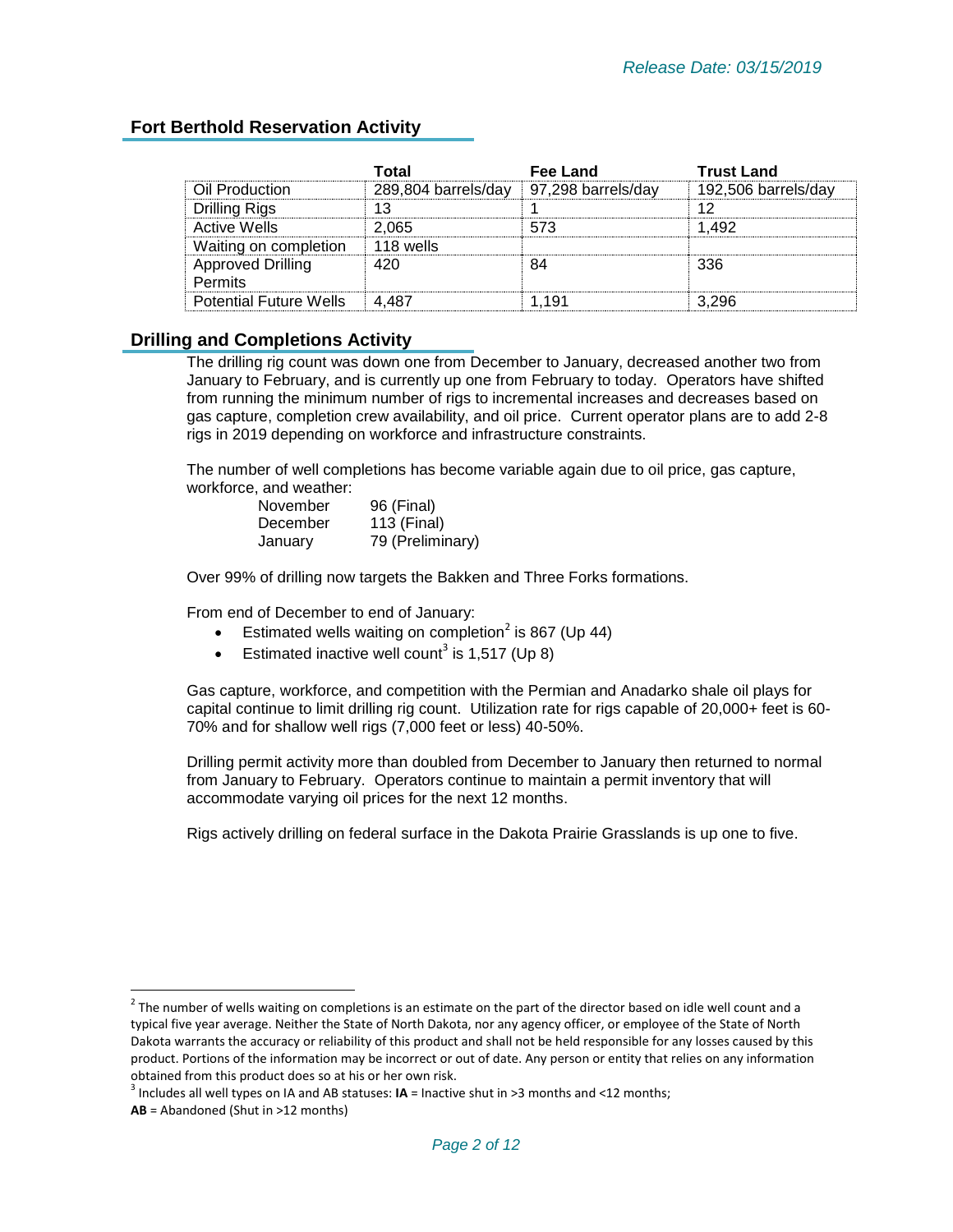#### **Seismic**

Seismic activity is very slow. There are 4 surveys active, 0 recording, 2 NDIC reclamation projects, 0 remediating, 1 suspended, and 2 permitted.

#### **Gas Capture**

US natural gas storage decreased to 25% below the five-year average indicating potential for price improvement in the future. North Dakota shallow gas exploration could be economic at future gas prices, but is not at the current price.

The price of natural gas delivered to Northern Border at Watford City is up \$.10 at \$2.42/MCF. This results in a current oil to gas price ratio of 20 to 1. The state wide gas flared volume from December to January decreased 9 million to 507 million cubic feet per day and percentage decreased to 18.6% with a Bakken capture percentage of 82%. The historical high flared percent was 36% in 09/2011.

| December captured | 66,215,961 MCF = 2,135,999 MCF/day                     |
|-------------------|--------------------------------------------------------|
| January captured  | 68,618,531 MCF = 2,213,501 MCF/day (NEW all-time high) |
| Statewide         | 81%                                                    |
| Statewide Bakken  | 82%                                                    |
| Non-FBIR Bakken   | 84%                                                    |
| FBIR Bakken       | 71%                                                    |
| Trust FBIR Bakken | 74%                                                    |
| Fee FBIR          | 75%                                                    |

The Commission has established the following gas capture goals:

- 74% October 1, 2014 through December 31, 2014
- 77% January 1, 2015 through March 31, 2016
- 80% April 1, 2016 through October 31, 2016
- 85% November 1, 2016 through October 31, 2018
- 88% November 1, 2018 through October 31, 2020
- 91% Beginning November 1, 2020

#### **Crude Oil Markets**

OPEC is maintaining compliance with a plan to decrease production through the first half of 2019 to balance Venezuela's export collapse and exemptions to US sanctions on Iran. Futures markets and EIA now anticipate oversupply through year end 2020. US crude oil inventories are now above the long term average, but the high demand season is now approaching.



Crude oil take away capacity including rail deliveries to coastal refineries is more than adequate.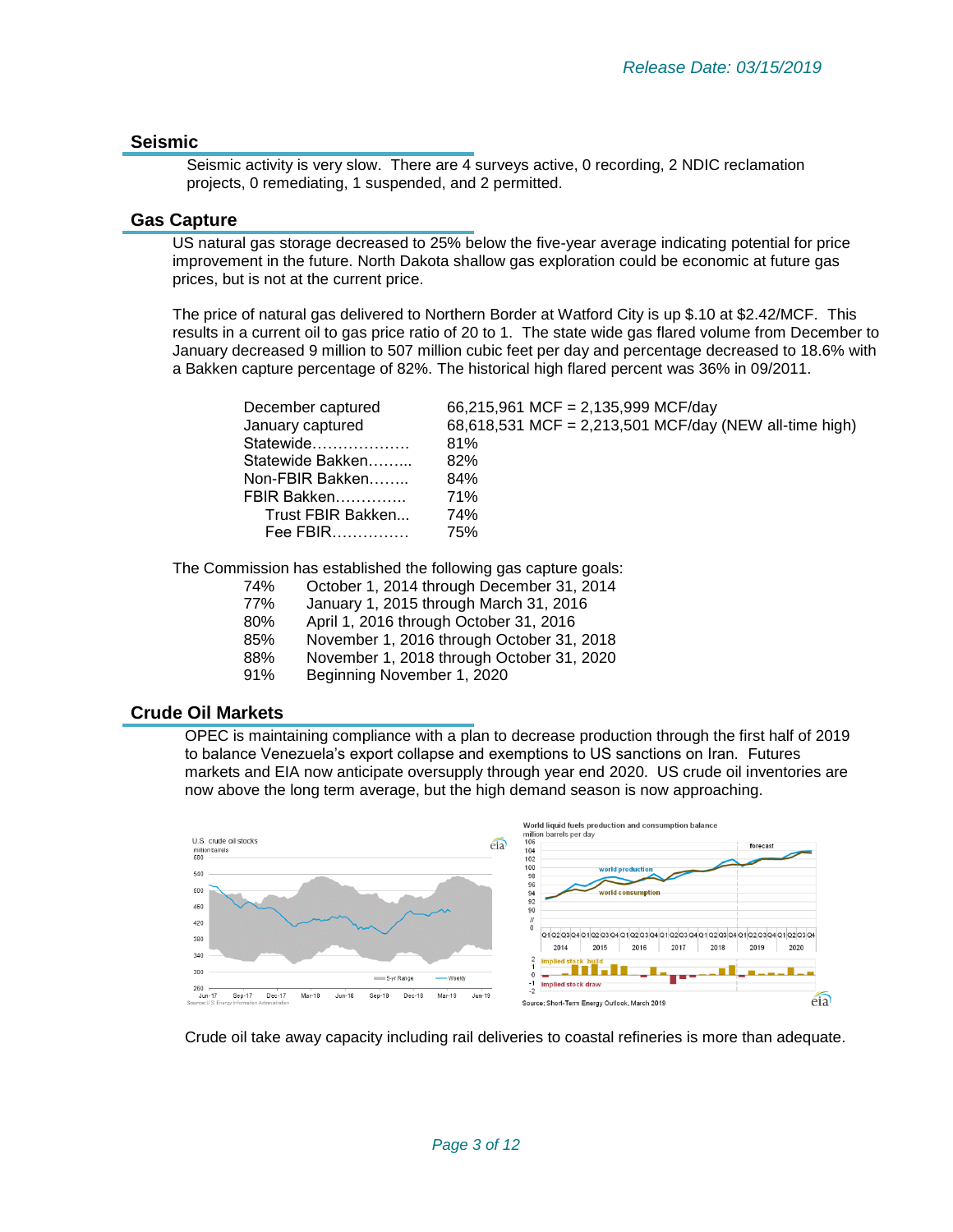## **Bureau of Indian Affairs**

**BIA** has published a new final rule to update the process for obtaining rights of way on Indian land. The rule was published 11/19/15 and became effective 12/21/15. The final rule can be found at [https://www.federalregister.gov/articles/2015/11/19/2015-28548/rights-of-way-on-indian-land.](https://www.federalregister.gov/articles/2015/11/19/2015-28548/rights-of-way-on-indian-land) On 3/11/16, the Western Energy Alliance filed a complaint and motion for a temporary restraining order and/or a preliminary injunction. On 4/19/16, the US District court for the District of North Dakota issued an order denying the motion for a preliminary injunction. The Secretary's office has expressed interest in revising right of way rules to simplify and speed up the process.

#### **Bureau of Land Management**

**BLM** on 6/6/18 published Information Bulletin No. 2018-061 to remind BLM offices of the existing procedures for streamlining NEPA review under applicable statutes, regulations, and guidance and to encourage BLM offices to use these tools consistently and effectively. These tools include: (1) Determinations of NEPA Adequacy (DNAs), (2) statutory and administrative CXs, and (3) oil and gas field-wide programmatic NEPA analyses based on reasonable foreseeable development scenarios that can be used to expedite compliance with NEPA at the APD stage. This IB is a significant step in the right direction for North Dakota oil and gas operators. North Dakota continues to support current legislation in congress and BLM rule making that will further streamline NEPA review and permitting. The IB can be viewed at [https://www.blm.gov/policy/ib-2018-061.](https://www.blm.gov/policy/ib-2018-061)

**BLM** on 6/12/18 BLM published Permanent Instruction Memorandum No. 2018-014 to establish policies and procedures for processing Federal Applications for Permit to Drill (APD) proposing to drill into and produce leased Federal minerals from well pads on entirely non-Federal locations. This IM is a significant step in the right direction for North Dakota property owners, but falls short of the recognition that production of federal minerals from a horizontal well located on state or private surface should not be treated as a major federal action. The IM can be viewed at [https://www.blm.gov/policy/pim-2018-014.](https://www.blm.gov/policy/pim-2018-014)

**BLM** published a new final rule 43 CFR Parts 3100, 3160 and 3170 to update and replace its regulations on venting and flaring of natural gas effective 1/17/16. The final rule can be viewed online at [https://www.blm.gov/programs/energy-and-minerals/oil-and-gas/operations-and](https://www.blm.gov/programs/energy-and-minerals/oil-and-gas/operations-and-production/methane-and-waste-prevention-rule)[production/methane-and-waste-prevention-rule.](https://www.blm.gov/programs/energy-and-minerals/oil-and-gas/operations-and-production/methane-and-waste-prevention-rule) North Dakota, Wyoming, Montana, Western Energy Alliance, and IPAA filed for a preliminary injunction to prevent the rule going into effect until the case is settled. A hearing in Casper, Wyoming was held 1/6/17. On 1/16/17 the court denied all of the petitioners' motions for preliminary injunctions. On 2/3/17 the US House of Representatives voted 221-191 to approve a Congressional Review Act resolution against the rule. On 3/28/17 President Trump issued an executive order which in part directs "The Secretary of the Interior shall review the following final rules, and any rules and guidance issued pursuant to them, for consistency with the policy set forth in section 1 of this order and, if appropriate, shall, as soon as practicable, suspend, revise, or rescind the guidance, or publish for notice and comment proposed rules suspending, revising, or rescinding those rules:". This rule is included in the list as item (iv). North Dakota plans to continue active participation in the litigation of this rule until the BLM takes final action eliminating the rule. On 5/10/17 the Senate voted 51 to 49 against the CRA, allowing the rule to remain in effect. On 6/27/17 U.S. D. Ct. Judge Skavdahl granted BLM's motion to extend the merits briefing schedule by 90 days, based on BLM's APA 705 stay and BLM's representations regarding its plans to reconsider the VF Rule. Opening briefs were filed 7/3/17. On 7/5/17 California and New Mexico sued BLM in the U.S. District Court for the Northern District of California, seeking a declaratory judgement that BLM's APA 705 stay was illegal and vacating the stay. The relief they request would vacate the stay of the January 2018 compliance et al deadlines, bringing them all back into force. BLM officials encouraged North Dakota to intervene. On 7/12/17 a group of NGOs including the Fort Berthold Protectors of Water and Earth Rights filed a separate suit against the BLM in federal court in the U.S. District Court for the Northern District of California, seeking a declaratory judgement that BLM's APA 705 stay was illegal and vacating the stay. California and New Mexico, along with various environmental groups, have challenged BLM's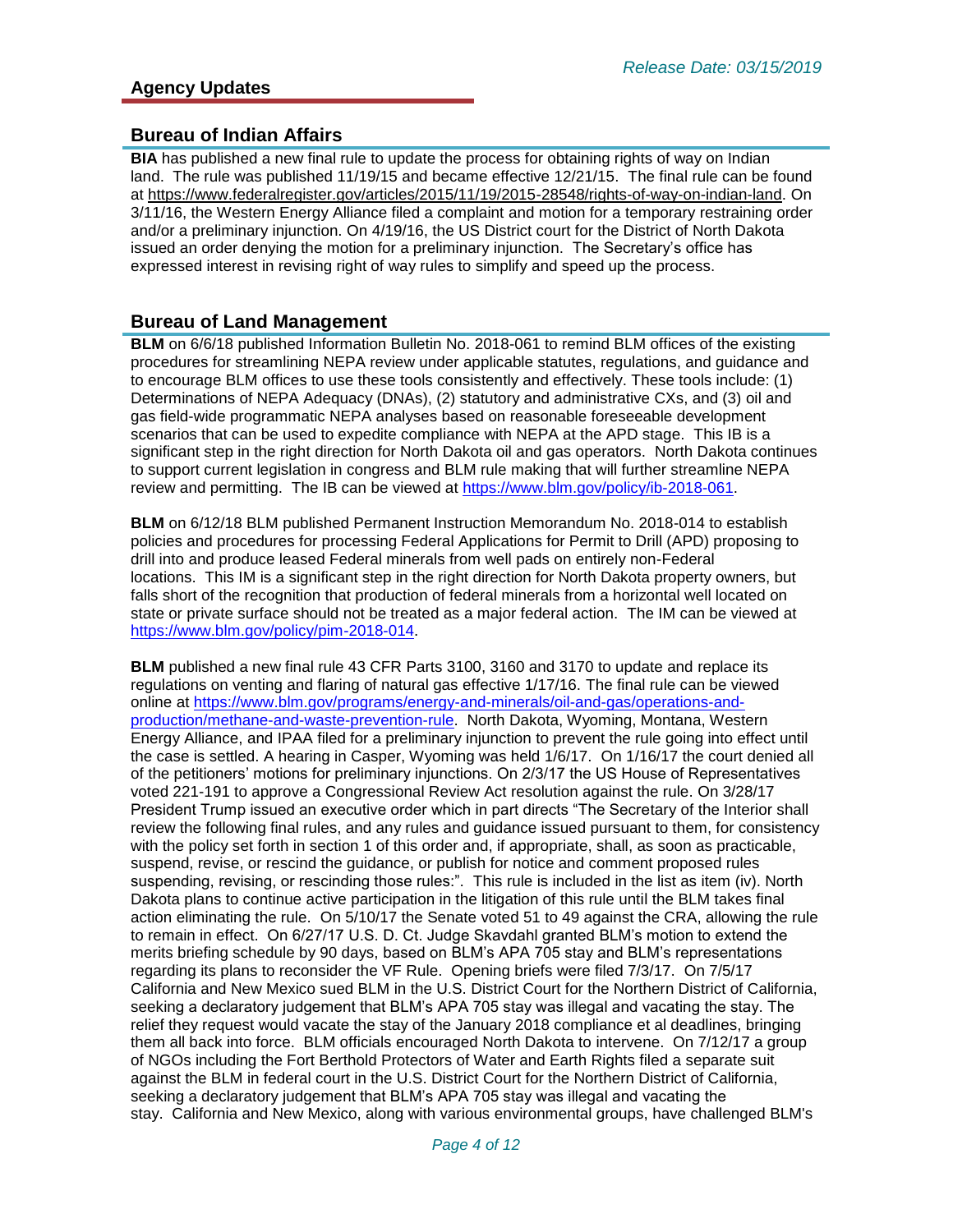#### *Release Date: 03/15/2019*

stay in the Northern District of California, and filed a motion for summary judgment on 7/26/17. On 8/24/17 North Dakota filed a response supporting BLM's motion, a motion to intervene, and a motion to change venue to Wyoming in an attempt to prevent all of the litigation regarding the timing of the Flaring Rule, including the future rulemakings further extending compliance deadlines that BLM has stated that it intends to publish, could end up in front of the magistrate judge in the Northern District of California instead of Judge Skavdahl in Wyoming. On 10/04/17 the federal magistrate judge in the Northern District of California granted the summary judgement motion by California, New Mexico, and several NGOs throwing out BLM's administrative and temporary postponement of several of the future rules compliance dates/obligations. On 10/05/17 the BLM issued a Federal Register Notice for a proposed rule that if finalized will delay certain requirements of the BLM Rule until January 17, 2019. North Dakota submitted comments to (1) support BLM's decision to delay certain compliance requirements and (2) continue to make the record that BLM exceeded its authority to promulgate the rule in the first place with particular emphasis on the specific/unique North Dakota considerations at issue. NDIC comments are available at [http://www.nd.gov/ndic/ic](http://www.nd.gov/ndic/ic-press/dmr-blm-comments17-11.pdf)[press/dmr-blm-comments17-11.pdf.](http://www.nd.gov/ndic/ic-press/dmr-blm-comments17-11.pdf) BLM, the states of CA & NM, and the NGOs supporting the current final rule were granted an extension to file response briefs to December  $11<sup>th</sup>$  in the WY court. Oral arguments are scheduled on December  $18<sup>th</sup>$ . Judge Skavdahl has indicated he wishes to decide the merits of this case before the major compliance requirements of the current final rule take effect in January of 2018. On 11/29/17 North Dakota filed a response to industry petitioner's motion for a preliminary injunction supporting a preliminary or permanent injunction. On 12/4/17 USDOJ petitioned the 9<sup>th</sup> US Judicial Circuit Court in San Francisco to review and overturn the Northern District of California court's November decision ordering the US Bureau of Land Management to make oil and gas producers comply with the methane emissions requirements while the rules are being reviewed. Briefs in favor of the industry preliminary injunction motion are due on 12/18/17 and briefs responding to BLM's motion to stay the litigation are due on 1/5/18. On 12/7/17 BLM published a rule in the Federal Register delaying the methane regulation until January 2019, saying the previous rule is overly burdensome to industry. Officials said the delay will allow the federal Bureau of Land Management time to review the earlier rule while avoiding tens of millions of dollars in compliance costs to industry that may turn out to be unnecessary. On 12/19/17 BLM was sued by California, New Mexico, and a large group of NGOs in the Northern District of California federal court over the 12/7/17 rule extending certain compliance dates in BLM's 2016 Rule. The complaint requests that BLM's extension rule be set aside and the provisions it relates to reinstated. On 12/26/17 BLM filed a motion seeking to stay the litigation in the U.S. District Court case in WY and to vacate the January 5 briefing deadline, a motion in which the industry trade associations and Montana and Wyoming joined. North Dakota and Texas filed a short response on 12/27/17 asking the Court to deny the motion or allow until 1/12/18 to fully respond to BLM's holiday week motion. On 12/29/17 the Wyoming district court granted BLM's motion to stay the 2016 Rule challenge litigation. On 2/22/18 BLM published a new rule proposal to revise the 2016 final Waste Prevention Rule (also known as the venting and flaring rule). The proposed rule would eliminate duplicative regulatory requirements and re-establish long-standing requirements that the 2016 final rule sought to replace. While the proposed rule is open for public comment generally, the Federal Register notice specifically requests comment on ways that the BLM can reduce the waste of gas by incentivizing the capture, reinjection, or beneficial use of the gas. Public comments on this proposed rule were due to the BLM on or before 4/23/18. NDIC comments can be viewed at [http://www.nd.gov/ndic/ic-press/blm%20comments%20180417.pdf.](http://www.nd.gov/ndic/ic-press/blm%20comments%20180417.pdf) On 2/22/18 Judge Orrick in the Northern District of California entered a preliminary injunction against the BLM's "Suspension Rule" which suspended for one year certain compliance deadlines in BLM's Venting and Fairing Rule. Judge Orrick also denied North Dakota's motion to transfer the case to the District of Wyoming where Judge Skavdahl had stayed the original rule on the grounds that parties were protected by the Suspension Rule. The immediate effect of this decision was to reinstate the BLM Venting and Fairing Rule in full, along with compliance deadlines that became effective January 17, 2018, and remove the protections relied upon by Judge Skavdahl the District of Wyoming case. On 3/7/18 U.S. District Court Judge Skavdahl granted the North Dakota/Texas Motion to lift the stay in the challenge to the BLM's Venting & Flaring Rule. The California Court explicitly adopted North Dakota's central position in intervention - stating that "I express no judgment whatsoever in this opinion on the merits of the [V&F] Rule," showing great deference to Judge Skavdahl and the existing case in his Court and rejecting the California, NM, and NGOs request to uphold the V&F Rule. Judge Skavdahl's Lift Stay Order gives BLM until March 14 to file its response to North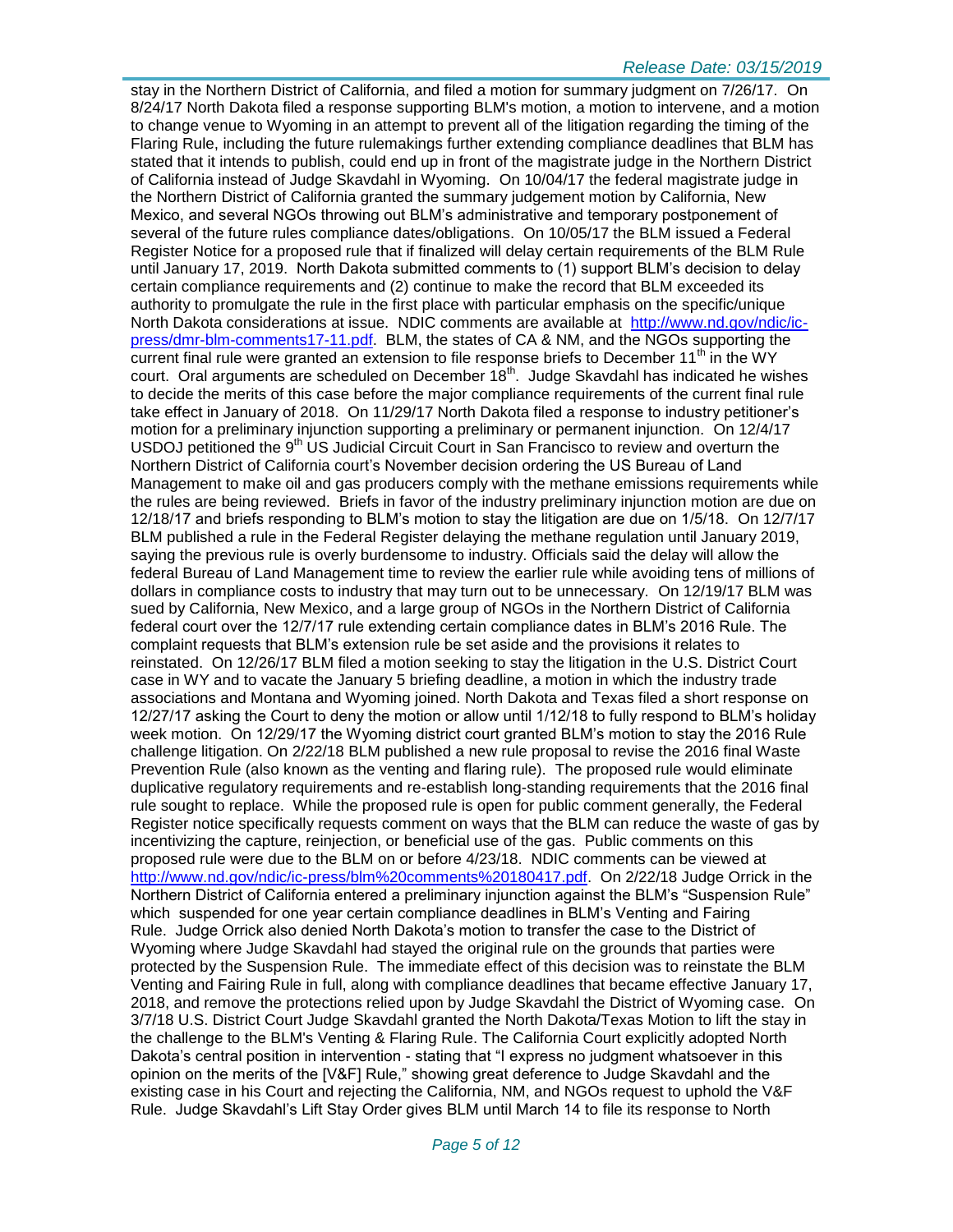#### *Release Date: 03/15/2019*

Dakota/Texas, as well as to the motions filed by Wyoming/Montana and Industry, with reply briefs due March 21. Wyoming/Montana are seeking a partial stay of the VF Rule under Section 705, and Industry is seeking a partial Preliminary Injunction of the Rule. On 4/4/18 U.S. District Judge Skavdahl issued an order granting Wyoming's request for a partial stay of the Rule under Section 705 of the APA. The Court's limited Stay Order provides immediate relief to industry, but the balance of the Rule, including BLM's unlawful exercise of authority over State and private mineral interests through an over-inclusive application of communitization remains. The Court denied the North Dakota/Texas motion to move forward to complete briefing on the merits, and also denied industry's motion for a preliminary injunction. The Court expressed frustration with " the administrative dysfunction" reflected by this case as it ping-pongs between the District Courts of Wyoming and the N.D. of CA and BLM's various attempts to delay, rescind or replace the Rule, concluding that "going forward on the merits at this point remains a waste of judicial resources and disregards prudential ripeness concerns." On 4/5/18 15 NGOs filed a Notice of Appeal with the 10th Circuit. California & New Mexico followed suit on 4/5/18 and have now also filed an appeal with the 10th Circuit. On 9/12/18 North Dakota filed a brief in the 10<sup>th</sup> Circuit Court of Appeals urging the Court, if it chooses to reverse the Wyoming district court's Stay Order, to remand the case back to the Wyoming district court with direction to finish this protracted legal process by promptly proceeding to a ruling on the merits. On 9/18/18 BLM issued their final rule revising the Obama-era Waste Prevention Rule, also referred to as the venting and flaring rule. The new rule will better align venting and flaring regulations with President Trump's priorities on energy development, job creation, and reduced compliance costs. These changes will also allow BLM to recognize existing state regulatory efforts and avoid duplicative requirements. In response to comments and after further consideration, the BLM made the following modifications to the proposed rule in this final rule: (1) Clarification that the 24-hour limit on royalty-free flaring during downhole well maintenance and liquids unloading in § 3179.104 applies "per event"; (2) Addition of a standard for "applicable rules, regulations, or orders" of a State regulatory agency or tribe in § 3179.201(a); and (3) Addition of a provision allowing for tribes to seek BLM approval to have tribal rules apply in place of any or all of the provisions of subpart 3179. The revised rule goes into effect on 11/27/18. On 9/28/18 a coalition of 17 conservation and tribal citizen groups filed a lawsuit challenging the decision to revise the Bureau of Land Management's Waste Prevention Rule, stating that the rule violates a number of existing federal policies. The states of New Mexico and California also filed a lawsuit challenging BLM's action. The BLM and NDIC continue working on an agreement to implement section 3179.201.

**BLM** revised final regulations for hydraulic fracturing on federal and Indian lands were published in the CFR on 3/26/15 and they were scheduled to go into effect 6/24/15. North Dakota, Colorado, Utah, Wyoming, Western Energy Alliance, and IPAA filed for a preliminary injunction to prevent the rules going into effect until the case is settled. Following a lengthy hearing in Casper, Wyoming on 6/23/15, the court issued a stay on the rules. On 9/30/15 the court granted a preliminary injunction, preventing the rules from being enforced until litigation on the rule is final. The 10<sup>th</sup> Circuit Court of Appeals issued an order 3/10/16 denying the industry alternative motion for a stay. On 6/21/16 the court found the rule to be unlawful and ordered it set aside. The plaintiffs filed a motion with the US Court of Appeals for the Tenth Circuit to dismiss the appeal of the preliminary injunction. The Department of Justice on behalf of the BLM and the intervening environmental groups filed an appeal of the decision on the rule and oppose the motion to dismiss the appeal of the preliminary injunction. The North Dakota Response Brief to the US Court of Appeals for the Tenth Circuit was filed 9/15/16. NDIC comments on the rule can be found at [http://www.nd.gov/ndic/ic-press/BLM](http://www.nd.gov/ndic/ic-press/BLM-comments-120625.pdf)[comments-120625.pdf.](http://www.nd.gov/ndic/ic-press/BLM-comments-120625.pdf) On 3/28/17 President Trump issued an executive order which in part directs "The Secretary of the Interior shall review the following final rules, and any rules and guidance issued pursuant to them, for consistency with the policy set forth in section 1 of this order and, if appropriate, shall, as soon as practicable, suspend, revise, or rescind the guidance, or publish for notice and comment proposed rules suspending, revising, or rescinding those rules". This rule is included in the list as item (i). On 5/4/2017 BLM filed a request asking the court to hold the appeal in abeyance as it will "soon" initiate a rulemaking process to revise or rescind the 2015 Rule, that it had the authority to issue the Rule, but conceding that the Rule does not reflect BLM's current priorities or policies, as reflected in certain recent Presidential Executive Orders. After the BLM submitted its filings the 10th Circuit Court Appeals immediately directed the petitioners (including North Dakota) and the intervenors to file briefs by 6/5/17 to respond to BLM's position. Two amicus groups that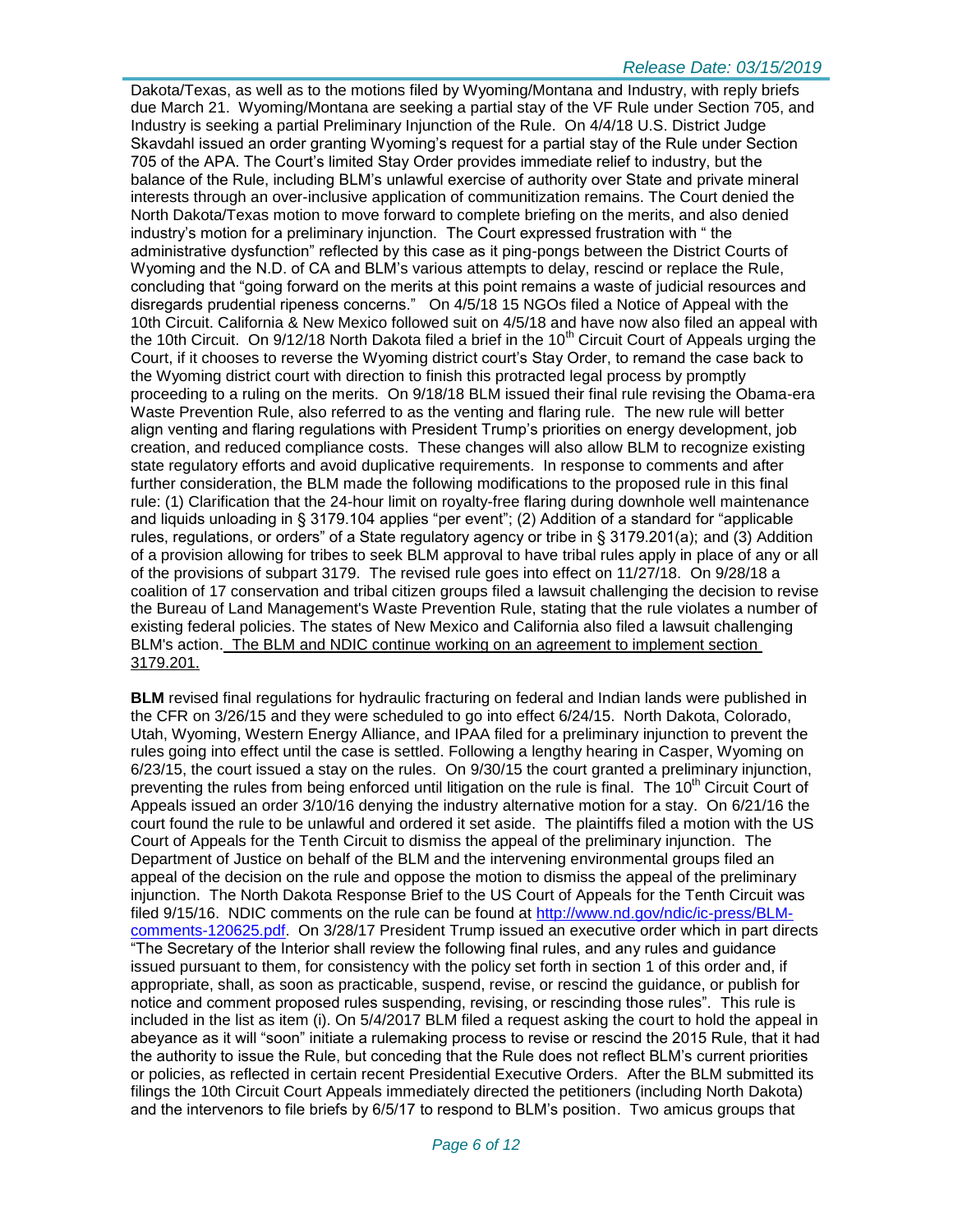#### *Release Date: 03/15/2019*

submitted merits briefs (the law school professors and former DOI officials) filed supplemental amicus briefs on the questions posed by the Court following the change of Administrations. The Court's Supplemental Order authorized the filing of these additional amicus briefs. Both briefs seek to capitalize on the BLM's continued insistence that it had the authority to issue the Rule (but concede that the 2015 HF Rule does not reflect BLM's current priorities or policies as reflected in certain recent Presidential Executive Orders). The two amicus groups solicit the Court to rule on the merits of the BLM and NGO appeals and to overturn the District Court decision, actually asking the Court to issue an advisory opinion on the BLM's authority. In addition to addressing the NGO arguments, North Dakota will respond to these two briefs in the context that all three parties are asking the Court to do what it is prohibited from doing by Article III of the U.S. Constitution. North Dakota filed a response brief 6/20/17 in support of the BLM action to put the rule in abeyance and take final action vacating the rule. Oral arguments before the  $10<sup>th</sup>$  Circuit took place  $7/27/17$ . A recording of the oral arguments is now available on the home page of the court's website [http://www.ca10.uscourts.gov.](https://urldefense.proofpoint.com/v2/url?u=http-3A__www.ca10.uscourts.gov&d=DwMGaQ&c=2s2mvbfY0UoSKkl6_Ol9wg&r=-wqsZnBxny594KY8HeElow&m=Ul_VtJUX6iW5pvHjCcBxUWtskC0F4Dhry3sPtcEHvCw&s=laRHiLDv5w8otcQWQjpn82WMieoB2AZ-Q4M1LFQPL5s&e=) NDIC filed comments supporting BLM's rescission of the rule that can be found at [http://www.nd.gov/ndic/ic-press/dmr-blm-comment17-9.pdf.](http://www.nd.gov/ndic/ic-press/dmr-blm-comment17-9.pdf) On 09/21/17 the 10th Circuit issued a split (2-1) decision to dismiss the appeals as prudentially unripe, vacate the district court's judgment invalidating the rule, and remand with instructions to dismiss the underlying action without prejudice. Appellees State of North Dakota, State of Colorado, State of Utah, and State of Wyoming's filed a Petition for Panel Rehearing And/Or Request for En Banc Determination on 11/03/17. On 11/06/17 the court ordered the appellants to file a response to the Petition on or before 11/20/2017. The En Banc rehearing request was denied. The  $10<sup>th</sup>$  circuit court has not vet issued its mandate ending the current round of litigation in the Wyoming District court. The Ute tribe filed a motion on 1/12/18 asking the court to dismiss the appeals as moot based on the publication of the rescission rule and leave the WY court decision to vacate the rule in place. The court ordered the DOJ and BLM to file a response by 1/22/18. On 12/29/17 BLM published a final rule rescinding the 2015 Hydraulic Fracturing rules with 2 exceptions 1) the rule does not restore language requiring pre-approval of non-routine hydraulic fracturing operations and 2) the rule does not rescind changes to 43 CFR 3160 due to other rules published between 3/26/15 and 12/29/17 (electronic filing and venting & flaring rules). On 2/7/18 North Dakota filed a reply in support of its motion to dismiss the original rule appeal as moot pursuant to Federal Rule of Appellate Procedure 27(a)(4), and request that the Court should not issue the mandate, nor vacate the District Court's judgment based on two new and important developments: (1) on December 29, 2017, the Bureau of Land Management (BLM) promulgated a final rule rescinding the Hydraulic Fracturing Rule ("HF Rule"), and (2) on January 24, 2018, the Citizen Group Intervenors challenged the repeal of the HF Rule ("HF Repeal Rule") in the U.S. District Court for the Northern District of California.

**BLM** has published the North Dakota Greater Sage-Grouse Proposed Resource Management Plan Amendment and Final EIS. NDIC is evaluating whether the state needs to intervene in the lawsuit filed by Western Energy Alliance challenging the final plan. Information on the plan and EIS can be found at the following web addresses: [https://www.blm.gov/epl-front-](https://www.blm.gov/epl-front-office/eplanning/planAndProjectSite.do?methodName=dispatchToPatternPage¤tPageId=48797)

[office/eplanning/planAndProjectSite.do?methodName=dispatchToPatternPage&currentPageId=487](https://www.blm.gov/epl-front-office/eplanning/planAndProjectSite.do?methodName=dispatchToPatternPage¤tPageId=48797) [97.](https://www.blm.gov/epl-front-office/eplanning/planAndProjectSite.do?methodName=dispatchToPatternPage¤tPageId=48797) On 6/7/17 Secretary Zinke issued Secretarial Order 3353 to establish an internal review team that, among other things, evaluated both federal sage-grouse plans and state plans and programs to ensure they are complementary and explored possible plan modifications with local economic growth and job creation in mind. On 8/10/17 Secretary of the Interior Ryan Zinke received a report from the Department of the Interior Sage-Grouse Review Team (DOI Team) regarding possible plan and policy modifications to complement state efforts to improve Greater Sage-Grouse conservation and economic development on public lands. The report is the final product required by Secretarial Order 3353 "Greater Sage-Grouse Conservation and Cooperation with Western States". The report, the cover letter from the Bureau of Land Management to the Secretary, and the memo from Secretary Zinke to Deputy Secretary David Bernhardt are available at

[https://www.doi.gov/sites/doi.gov/files/uploads/so3353\\_memo\\_coverletter\\_report\\_080717.pdf.](https://www.doi.gov/sites/doi.gov/files/uploads/so3353_memo_coverletter_report_080717.pdf) NDI C is evaluating whether the state needs to comment or intervene in the lawsuit filed by Western Energy Alliance challenging the final plan. The U.S. District Court for the District of Nevada ruled in March 2017 that the BLM failed to adequately evaluate the designation of Sagebrush Focal Areas in its 2015 greater sage-grouse plan amendment for Nevada. In order to comply with the court's order and to address issues raised by various interested parties, and to consider recommendations in the November 4, 2017 report prepared by the Department of the Interior's Greater Sage-Grouse Review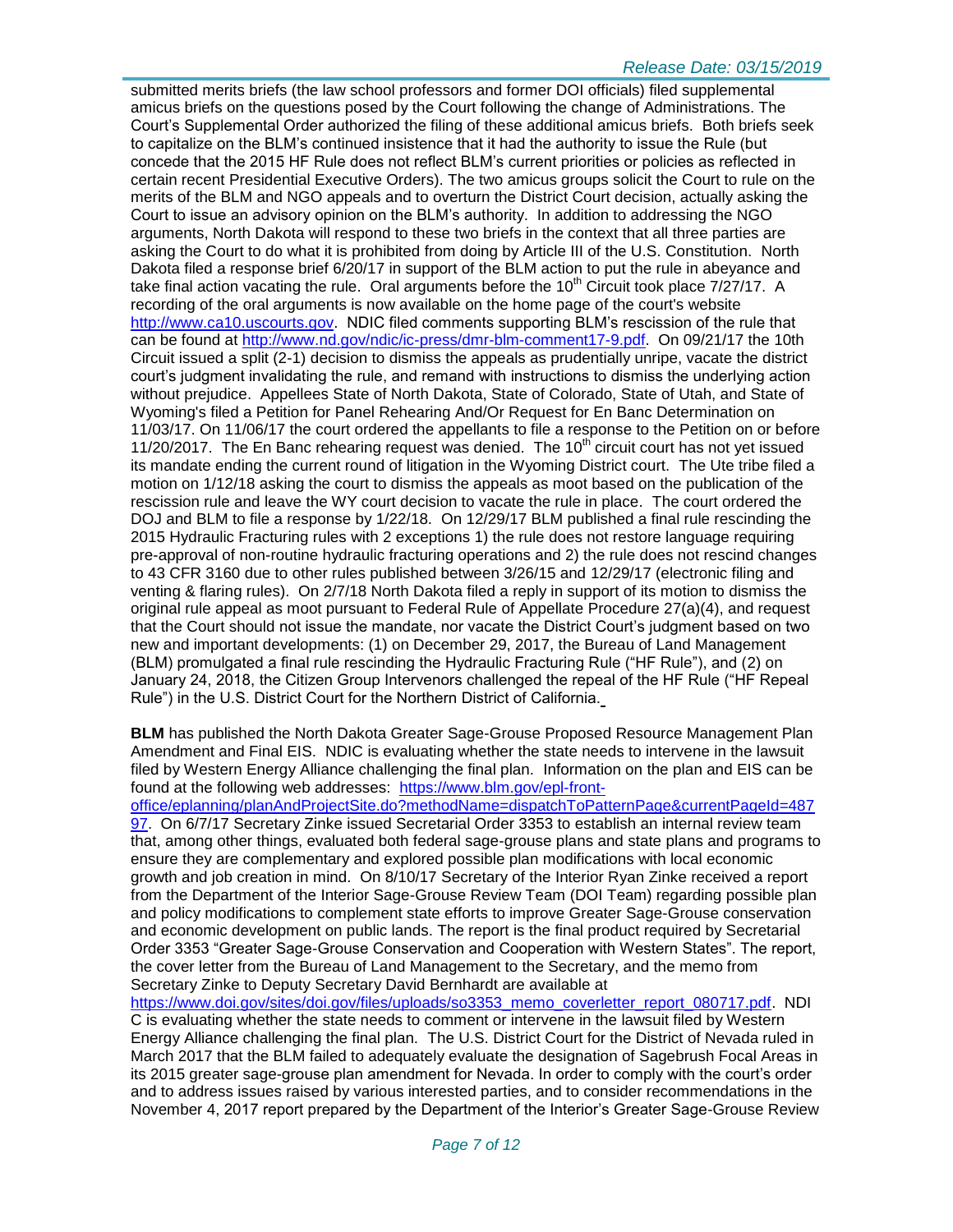Team in Response to Secretary's Order 3353 (SO 3353), the BLM intends to consider amending these plans. The BLM published a notice that initiates the public scoping process for RMP amendment(s) with associated NEPA document(s). The notice can be found at [https://www.federalregister.gov/documents/2017/10/11/2017-21958/notice-of-intent-to-amend-land](https://www.federalregister.gov/documents/2017/10/11/2017-21958/notice-of-intent-to-amend-land-use-plans-regarding-greater-sage-grouse-conservation-and-prepare)[use-plans-regarding-greater-sage-grouse-conservation-and-prepare.](https://www.federalregister.gov/documents/2017/10/11/2017-21958/notice-of-intent-to-amend-land-use-plans-regarding-greater-sage-grouse-conservation-and-prepare) Comment period closed on December 27, 2017. The date(s) and location(s) of any scoping meetings will be announced at least 15 days in advance through local news media, newspapers and the BLM Web site at: [http://bit.ly/](http://bit.ly/​GRSGplanning) [GRSGplanning.](http://bit.ly/​GRSGplanning) In order to be included in the analysis, all comments must be received prior to the close of the 45-day scoping period or 15 days after the last public meeting, whichever is later. BLM will provide additional opportunities for public participation as appropriate. The NDIC comments, submitted on 12/1/17, can be found at [http://www.nd.gov/ndic/ic-press/dmr-comment-Sage.pdf.](http://www.nd.gov/ndic/ic-press/dmr-comment-Sage.pdf)

**BLM** On 8/9/17 the DOI Interior board of Land Appeals stayed drilling on the Slawson Torpedo wells. The MHA Nation appealed the BLM decision to grant drilling permits because the well pad is located 600 feet from Lake Sakakawea although a 2012 tribal law requires the wells be 2,640 feet from the lake. The spacing unit for the wells contains private, federal, and state minerals while the surface location is on private land within the boundaries of the Fort Berthold Reservation. On 8/15/17 U.S. District Court Judge Daniel Hovland granted Slawson's request to continue drilling and on 8/29/17 extended the order allowing drilling to continue until another hearing on the matter is held. On 6/21/18 the Mandan, Hidatsa and Arikara Nation sued the U.S. Department of the Interior challenging a decision from the agency's Office of Hearing and Appeals that the tribe said approved bids to drill near a lake within the boundaries of the nation's Fort Berthold Indian Reservation. Among other things, the nation asked for "an order setting aside and vacating the director's decision and holding that the eight [applications for permit to drill] must be denied because they are within 1,000 feet of Lake Sakakawea, the source of the MHA Nation's drinking water; or in the alternative reinstituting the board's stay order and remanding the case back to the Department of the Interior for reconsideration."

## **Environmental Protection Agency**

**EPA** On 08/21/2018 the U.S. Environmental Protection Agency (EPA) proposed a new rule to reduce greenhouse gas (GHG) emissions from existing coal-fired electric utility generating units and power plants across the country. This proposal, entitled the Affordable Clean Energy (ACE) Rule, establishes emission guidelines for states to use when developing plans to limit GHGs at their power plants. The ACE Rule replaced the prior administration's Clean Power Plan (CPP) and instead empowers states, promotes energy independence, and facilitates economic growth and job creation. Pursuant to President Trump's Executive Order 13873, which directed Federal agencies to review burdensome regulations, the EPA undertook a review of the CPP. Many believed the CPP exceeded EPA's authority under the Clean Air Act, which is why 27 states, 24 trade associations, 37 rural electric co-ops, and three labor unions challenged the rule. The Supreme Court issued an unprecedented stay of the rule. The proposal was published in the Federal Register on 8/31/18 and EPA will take comment on the proposal for 60 days (until 10/30/18) and will hold a public hearing. More information is available at [https://www.epa.gov/stationary-sources-air-pollution/proposal](https://www.epa.gov/stationary-sources-air-pollution/proposal-affordable-clean-energy-ace-rule)[affordable-clean-energy-ace-rule.](https://www.epa.gov/stationary-sources-air-pollution/proposal-affordable-clean-energy-ace-rule)

**EPA** On 08/24/18 Trump administration officials at EPA announced they are phasing out the agency's enforcement focus on animal waste pollution and the oil and gas industry. Enforcement chief Susan Bodine said she wants to shift the focus away from oil and gas as a sector deserving of extra scrutiny and toward prioritizing broad environmental problems, such as air pollution.

**EPA** On 6/26/18 EPA Administrator Pruitt direct the Office of Water to prepare a proposal for submission to the Office of Management and Budget and seek public comment within six months that proposes to consider, at a minimum, changes to EPA regulations that would govern the future use of EPA section 404(c) authority: 1) Eliminating the authority to initiate the section 404(c) process before a section 404 permit application has been filed with the Corps or a state, otherwise known as the "preemptive veto", 2) Eliminating the authority to initiate the section 404(c) process after a permit has been issued by the Corps or a state, otherwise known as the "retroactive veto", 3) Requiring a regional administrator to obtain approval from EPA Headqua11ers before initiating the section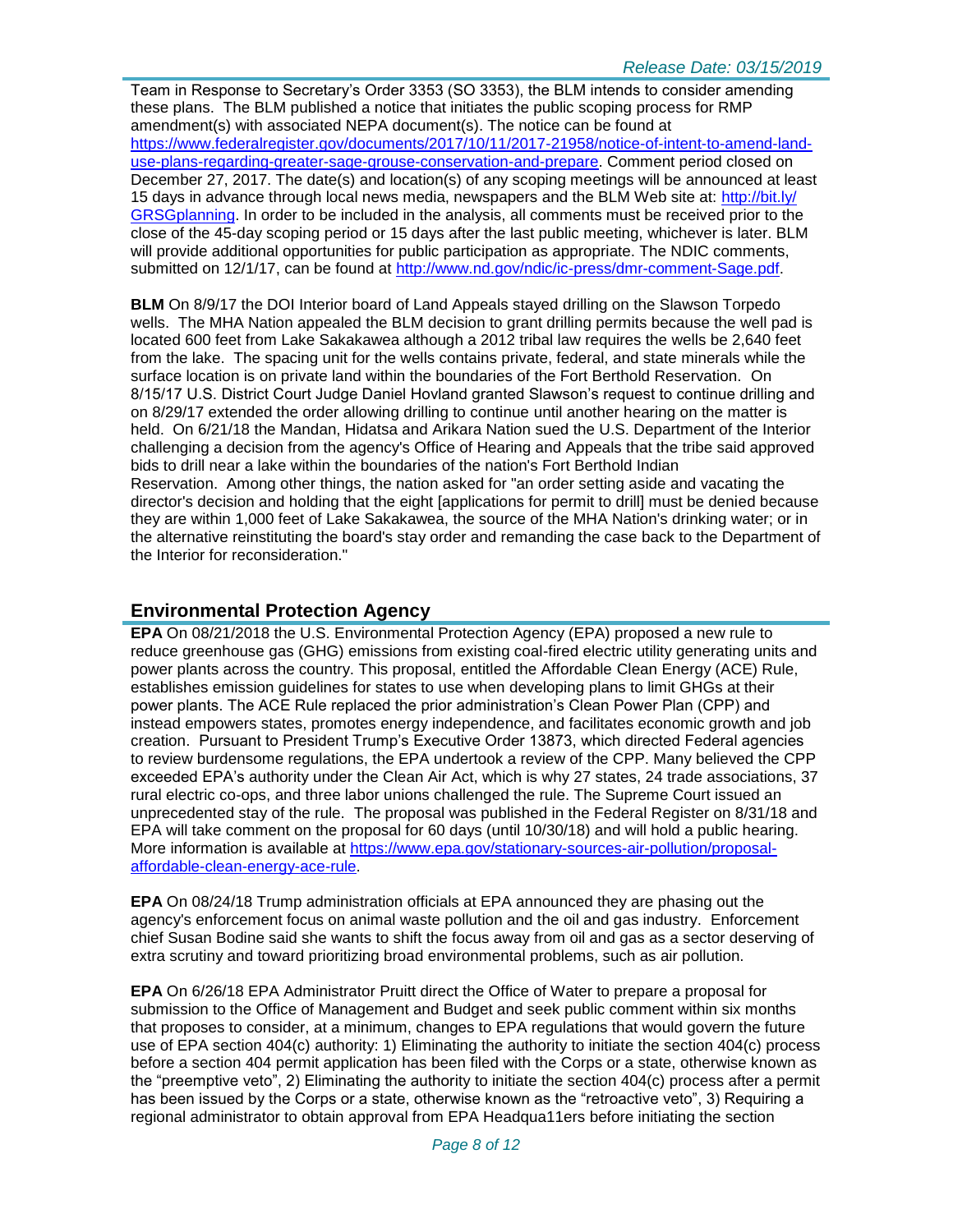404(c) process, 4) Requiring a regional administrator lo review and consider the findings of a final Environmental Assessment or Environmental Impact Statement prepared by the Corps or a state before preparing and publishing notice of a proposed determination, and 5) Requiring the agency to publish and seek public comment on a final determination before such a determination takes effect.

**EPA** On 8/26/15 a coalition of environmental organizations filed a 60 day legal notice with the U.S. Environmental Protection Agency demanding more regulation of drilling and fracking waste. The groups are the Environmental Integrity Project, Natural Resources Defense Council, Earthworks, Responsible Drilling Alliance, San Juan Citizens Alliance, West Virginia Surface Owners Rights Organization, and the Center for Health, Environment and Justice. On 5/4/16 the same environmental groups filed suit against the EPA in the federal district court for the District of Columbia. The Plaintiffs Allege that EPA "has failed to meet its nondiscretionary duty" under the federal Resource Conservation and Recovery Act (RCRA ) to review and revise the RCRA Subtitle D solid waste regulations for O&G wastes every three years and that EPA last completed such a review in 1988 and that EPA has failed to review or revise the guidelines for state solid waste plans since 1981.

Plaintiffs want to force EPA to do two things-

1. Issue more stringent regulations for managing and disposing of O&G wastes, including on issues such as open-air pits and impoundments used for storing O&G wastewater, underground injection wells, and the transportation of O&G wastes by truck or pipeline.

2. Make the state solid waste plan guidelines more stringent and comprehensive. The document filed in the suit can be found at [http://environmentalintegrity.org/wp-](http://environmentalintegrity.org/wp-content/uploads/2016-05-04-RCRA-OG-Wastes-Deadline-Suit-Complaint-FILED.pdf)

[content/uploads/2016-05-04-RCRA-OG-Wastes-Deadline-Suit-Complaint-FILED.pdf](http://environmentalintegrity.org/wp-content/uploads/2016-05-04-RCRA-OG-Wastes-Deadline-Suit-Complaint-FILED.pdf)

On 6/30/16 North Dakota filed motions to intervene in order to prevent a sue and settle situation that would adversely impact state regulatory jurisdiction and to dismiss the case. Motions to Intervene were also filed by the Texas Railroad Commission, American Petroleum Institute, Independent Petroleum Association of America, and the association of Texas oil and gas producer/royalty owners (TIPRO). The plaintiffs and EPA each filed motions to oppose the motions to intervene. North Dakota filed a reply in support of its motion on 9/23/16. Late Friday afternoon 11/18/16 the U.S. District Court in Washington DC denied North Dakota and the two industry association's Motions to Intervene. The Court accepted the NGOs' statements in their briefs that all they asked for in their Complaint was a deadline for EPA to conduct a rulemaking, and concluded that none of the intervenors had demonstrated a sufficient "injury" to support standing in that context. On 12/23/16, EPA and the NGOs submitted a proposed consent decree to the Court that would settle the RCRA Subtitle D litigation. Unlike under the Clean Air Act, there is no statutory RCRA requirement that the proposed decree be published in the Federal Register or put out for public comment. NDIC has significant concerns about the proposed decree and submitted a letter to the court expressing those concerns. Since the court denied ND's motion to intervene, ND is not a party. The consent decree was approved Dec. 28 by U.S. District Judge John D. Bates. The EPA has agreed to review the regulations and by November 2019 either propose new rules or determine that new rules aren't necessary. This is a sue and settle deal. On 1/13/17 North Dakota filed an appeal of the decision(s), consent decree, and federal reimbursement of plaintiffs legal costs. As part of the appeal process, on 03/24/17 North Dakota filed a statement of issues and the other administrative filings: (1) Whether the District Court erred in denying North Dakota's motion to intervene in order to represent its sovereign interests in a case in which the Plaintiffs-Appellees seek to compel the U.S. Environmental Protection Agency ("U.S. EPA") to review and revise solid waste management regulations under Subtitle D of the Resource Conservation and Recovery Act. (2) Whether the District Court erred in concluding that North Dakota did not have Article III standing in this case. (3) Whether the District Court erred in concluding that North Dakota should be held to a different, and more stringent, standard for Article III standing than the Plaintiffs-Appellees. (4) Whether the District Court erred in entering a Consent Decree that violates Subtitle D of RCRA because it omits statutory non-discretionary duties with which U.S. EPA must comply, and would impose new non-discretionary duties on U.S. EPA that are not contained in the statute. North Dakota filed its opening appeal brief in the UNITED STATES COURT OF APPEALS FOR THE DISTRICT OF COLUMBIA CIRCUIT on 5/23/17. The EPA and the NGOs filed briefs 6/21/17 and North Dakota filed a reply brief 7/5/17. Oral arguments on the denial of North Dakota's motion to intervene were conducted on 11/07/17. On 11/28/17 the D.C. Circuit denied North Dakota's appeal in the RCRA Subtitle D case. The Court did not engage the state's arguments and decided the case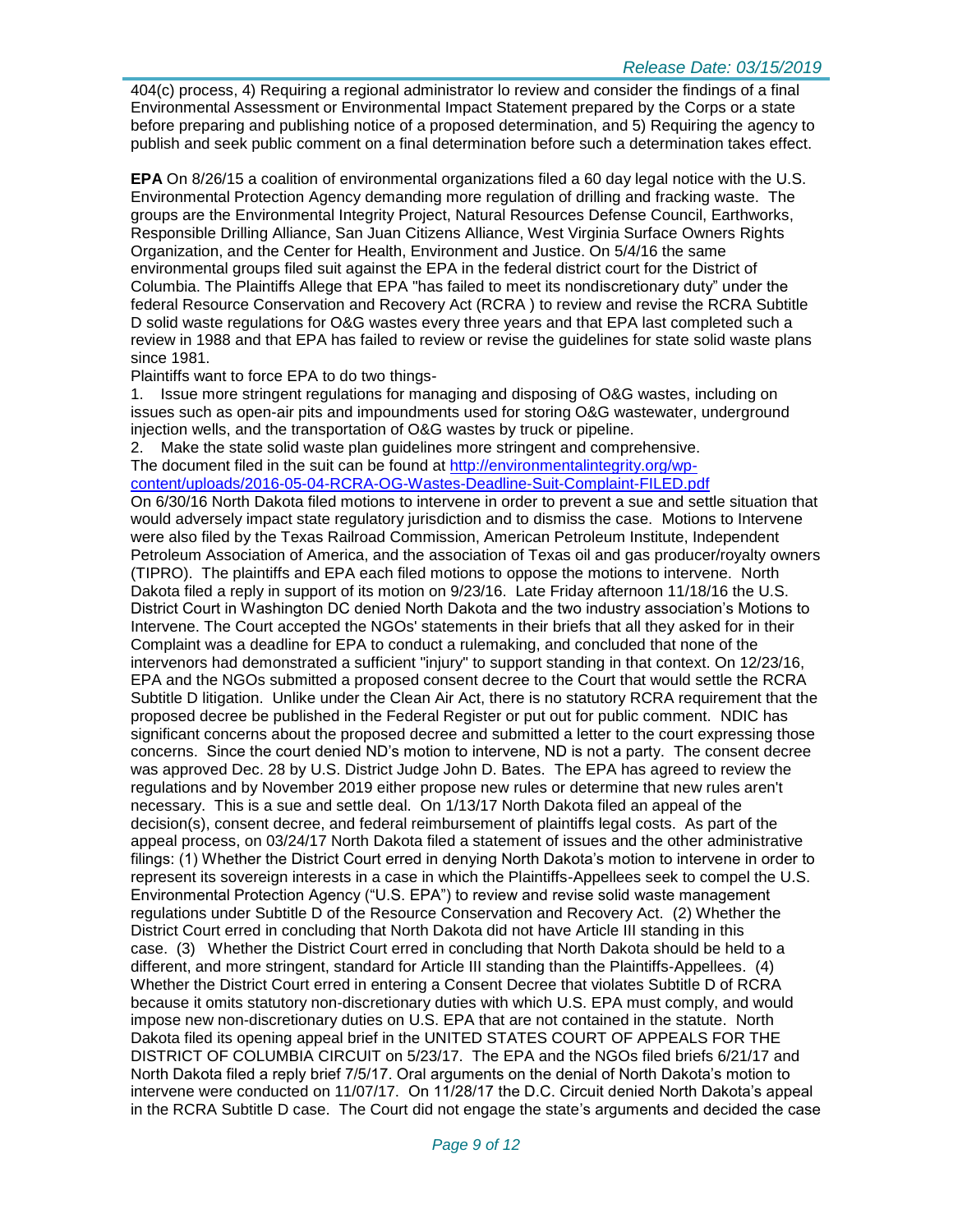based on precedent from previous industry cases in which they denied intervention in "sue and settle" cases.

**EPA** On 6/3/16 the final rule proposing a suite of changes to Clean Air Act permitting requirements for new and modified emissions sources in the oil and natural gas industry was published in the Federal Register. On 6/29/16 the NDIC decided to file a Petition for Review with the US Appeals Court for the District of Columbia to defend the state's sovereign jurisdiction over oil and gas regulation. Thirteen other states have joined this effort. North Dakota declined the standard offer to explore settlement through the court's mediation program.

The proposed actions and NDIC comments are as follows:

o Proposed New Source Performance Standards – Docket ID number EPA-HQ-OAR-2010- 0505. NDIC comments can be found at [http://www.nd.gov/ndic/ic-press/EPA-HQ-OAR-2010-](http://www.nd.gov/ndic/ic-press/EPA-HQ-OAR-2010-0505.pdf) [0505.pdf](http://www.nd.gov/ndic/ic-press/EPA-HQ-OAR-2010-0505.pdf)

o Draft Control Techniques Guidelines – Docket ID number: EPA-HQ-OAR-2015-0216. NDIC comments can be found at<http://www.nd.gov/ndic/ic-press/EPA-HQ-OAR-2015-0216.pdf> o Proposed Source Determination Rule – Docket ID number: EPA-HQ-OAR-2013-0685. NDIC comments can be found at<http://www.nd.gov/ndic/ic-press/EPA-HQ-OAR-2013-0685.pdf> o Proposed Federal Implementation Plan for Implementing Minor New Source Review Permitting in Indian Country – Docket ID number: EPA-HQ-OAR-2014-0606. NDIC comments can be found at [http://www.nd.gov/ndic/ic-press/EPA-HQ-OAR-2014-0606.pdf.](http://www.nd.gov/ndic/ic-press/EPA-HQ-OAR-2014-0606.pdf)

North Dakota et al. and EPA have filed motions to govern further proceedings and briefing schedules. On 3/28/17 President Trump issued an executive order which in part directs "The Administrator shall review the final rule entitled "Oil and Natural Gas Sector: Emission Standards for New, Reconstructed, and Modified Sources," 81 Fed. Reg. 35824 (November 3, 2016), and any rules and guidance issued pursuant to it, for consistency with the policy set forth in section 1 of this order and, if appropriate, shall, as soon as practicable, suspend, revise, or rescind the guidance, or publish for notice and comment proposed rules suspending, revising, or rescinding those rules." On 4/7/17 EPA filed a motion to hold the cases in abeyance. On 6/8/17 the NGO environmental groups challenged EPA's November 5th decision to issue a 90 day stay of the Rule's upcoming implementation dates. The NGOs argue that EPA's justifications for its stay (onerous implementation costs and excessive state administrative burdens) of the Rule were already raised and rejected by EPA during EPA's original rulemaking and that the requirements of a "judicial stay" are not met. The NGO's action is a new case, filed in the D.C. Circuit. They have also filed an emergency motion asking the Court to immediately vacate EPA's decision. On November 3 the DC Circuit court issued a 2:1 decision granting the NGO petition and vacating EPA's 90 day stay of the rule. North Dakota filed an amicus brief in support of the EPA stay. On 7/13/17 the same DC Circuit court granted an EPA motion to recall the mandate and granting 14 days for then EPA to seek reconsideration or review by the full court. API and WVA along with other states filed petitions for rehearing en banc, but on 8/10/17 the entire DC Circuit issued an order denying the API and WVa et al States petitions. EPA now proposes a 2-year stay of certain provision in the oil and gas NSPS. North Dakota filed comments on 8/9/17 in support of the proposed 2-year stay. On 11/8/17 EPA published a Federal Register notice request for supplemental comments relating to the current Administration's efforts to change course on the oil and gas sector methane regulations put in place by the Obama Administration. North Dakota did not submit additional comment to EPA because the North Dakota comments submitted on 8/9/17 correctly advocate that EPA's rationale for the two year stay also justifies outright repeal of the original Rule, so it justifies a two year stay. On 9/11/18 EPA proposed targeted improvements to the 2016 New Source Performance Standards for the oil and gas industry that streamline implementation, reduce duplicative EPA and state requirements, and significantly decrease unnecessary burdens on domestic energy producers. This oil and gas targeted improvements package is expected to save up to approximately \$484 million in regulatory costs from 2019 – 2025 or \$75 million annually. More detailed information including how to comment can be found at [https://www.epa.gov/sites/production/files/2018-](https://www.epa.gov/sites/production/files/2018-09/documents/oil_and_gas_technical_proposal_fact_sheet.9.11.18_0.pdf) [09/documents/oil\\_and\\_gas\\_technical\\_proposal\\_fact\\_sheet.9.11.18\\_0.pdf.](https://www.epa.gov/sites/production/files/2018-09/documents/oil_and_gas_technical_proposal_fact_sheet.9.11.18_0.pdf)

**EPA** published an advanced notice of proposed rule-making to seek comments on the information that should be reported or disclosed for hydraulic fracturing chemical substances and mixtures and the mechanism for obtaining this information. The proposed rule-making is in response to a petition from Earthjustice and 114 other groups who are opposed to the use of the GWPC-IOGCC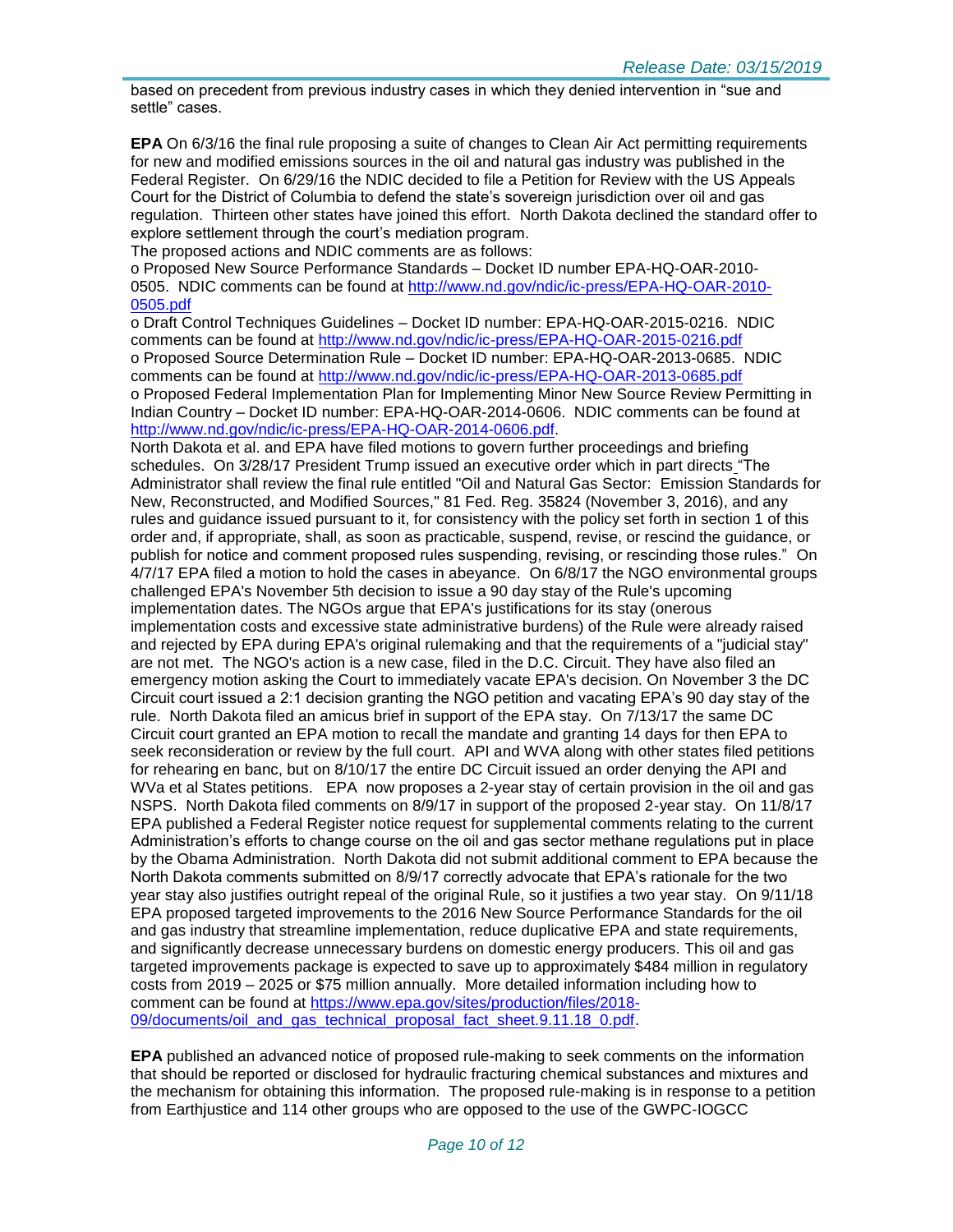FracFocus website process of chemical disclosure and any type of trade secret protection for hydraulic fracturing fluid mixtures. These groups are requesting EPA regulation of chemical disclosure under the federal Toxic Substances Control Act. Thanks to all who provided comments in support of a "states first" policy. NDIC comments can be viewed at [http://www.nd.gov/ndic/ic](http://www.nd.gov/ndic/ic-press/DMR-frac714.pdf)[press/DMR-frac714.pdf](http://www.nd.gov/ndic/ic-press/DMR-frac714.pdf)

**EPA** Administrator, Gina McCarthy, and the Assistant Secretary of the Army (Civil Works), Jo Ellen Darcy, signed the "Waters of the United States" final rule on 05/27/2015. The final rule was published in the Federal Register 7/29/15 and became effective in 37 states on 8/28/15. North Dakota, Alaska, Arizona, Arkansas, Colorado, Idaho, Missouri, Montana, Nebraska, New Mexico, Nevada, South Dakota, and Wyoming filed a lawsuit in U.S. District Court, claiming the final rule would harm states as regulators of the waters and lands. On 8/27/15 Federal District Judge Erickson granted a preliminary injunction preventing enforcement of the rule in the 13 states. The North Dakota case will now be subject to appeal, but no schedule has been set at this time. NDIC comments can be viewed at<http://www.nd.gov/ndic/ic-press/WOTUS-comments.pdf> Texas, Mississippi and Louisiana filed a joint complaint in the U.S. District Court for the Southern District of Texas, charging that the rule is unconstitutional. Ohio and Michigan filed a complaint in the U.S. District Court for the Southern District of Ohio, alleging that the expansion of jurisdiction includes dry land. Georgia and eight other states (Alabama, Florida, Kansas, Kentucky, South Carolina, Utah, West Virginia and Wisconsin) filed suit in the U.S. District Court for the Southern District of Georgia, asking the court to vacate the rule and block its enforcement by injunction. On 10/9/15 the United States Court Of Appeals for the Sixth Circuit granted a nationwide stay of the WOTUS rule pending jurisdiction determinations. On 2/28/17 President Trump signed an executive order directing the EPA to take action, paving the way for the elimination of the rule. North Dakota plans to continue active participation in the litigation of this rule until the EPA takes final action eliminating the rule. On 6/27/17 The EPA and USACOE filed an official proposal to withdraw the rule and begin a replacement rulemaking process. The proposed rule was published in the Federal Register on 6/27/17. A group of North Dakota agencies filed comments supporting withdrawal of the rule and beginning the replacement process.

#### **Pipeline and Hazardous Materials Safety Administration**

**PHMSA** Advance notice of proposed rulemaking (ANPRM)was announced 1/10/17. SUMMARY: PHMSA is considering revising the Hazardous Materials Regulations (HMR) to establish vapor pressure limits for unrefined petroleum-based products and potentially all Class 3 flammable liquid hazardous materials that would apply during the transportation of the products or materials by any mode. PHMSA is currently assessing the merits of a petition for rulemaking submitted by the Attorney General of the State of New York regarding vapor pressure standards for the transportation of crude oil. The petition requests that PHMSA implement a Reid Vapor Pressure (RVP) limit less than 9.0 pounds per square inch (psi) for crude oil transported by rail. This rule making could substantially interfere with NDIC oil conditioning regulations. You can read about the NDIC regulations at [https://www.dmr.nd.gov/oilgas/2014Permitting\(2\).asp.](https://www.dmr.nd.gov/oilgas/2014Permitting(2).asp) NDIC submitted comments on 3/20/17 and the comment period closed on 5/19/17. On 6/6/2018 Senator Schumer wrote urging DOE and PHMSA to propose and quickly finalize a rule establishing federal volatility standards for the shipment of crude oil by rail in the United States. The NDIC submitted letter on 6/28/18 to proactively correct several conclusions and statements in Senator Schumer's letter about NDIC oil conditioning regulations and provide the background and a better understanding of the state's oil conditioning standards for Bakken, Three Forks, and/or Sanish crude oil prior to market transport.

## **U.S. Forest Service**

**USFS** published for comment on 11/2/18 draft supplemental environmental impact statement for oil and gas leasing on the Dakota Prairie Grasslands. The proposal documents can be found at <https://www.fs.usda.gov/project/?project=40652> and clicking on Analysis. Comments can be mailed, hand delivered between the hours of 8:00 a.m. and 4:30 p.m. Monday through Friday; or faxed to (701) 227-7801. To submit comments electronically, please send to: [comments-northern-dakota](mailto:comments-northern-dakota-prairie@fs.fed.us)[prairie@fs.fed.us.](mailto:comments-northern-dakota-prairie@fs.fed.us) Electronic comments must be submitted in rich text format (rtf), Word (.doc) or Word Perfect format. The subject line must contain the name of the project for which you are